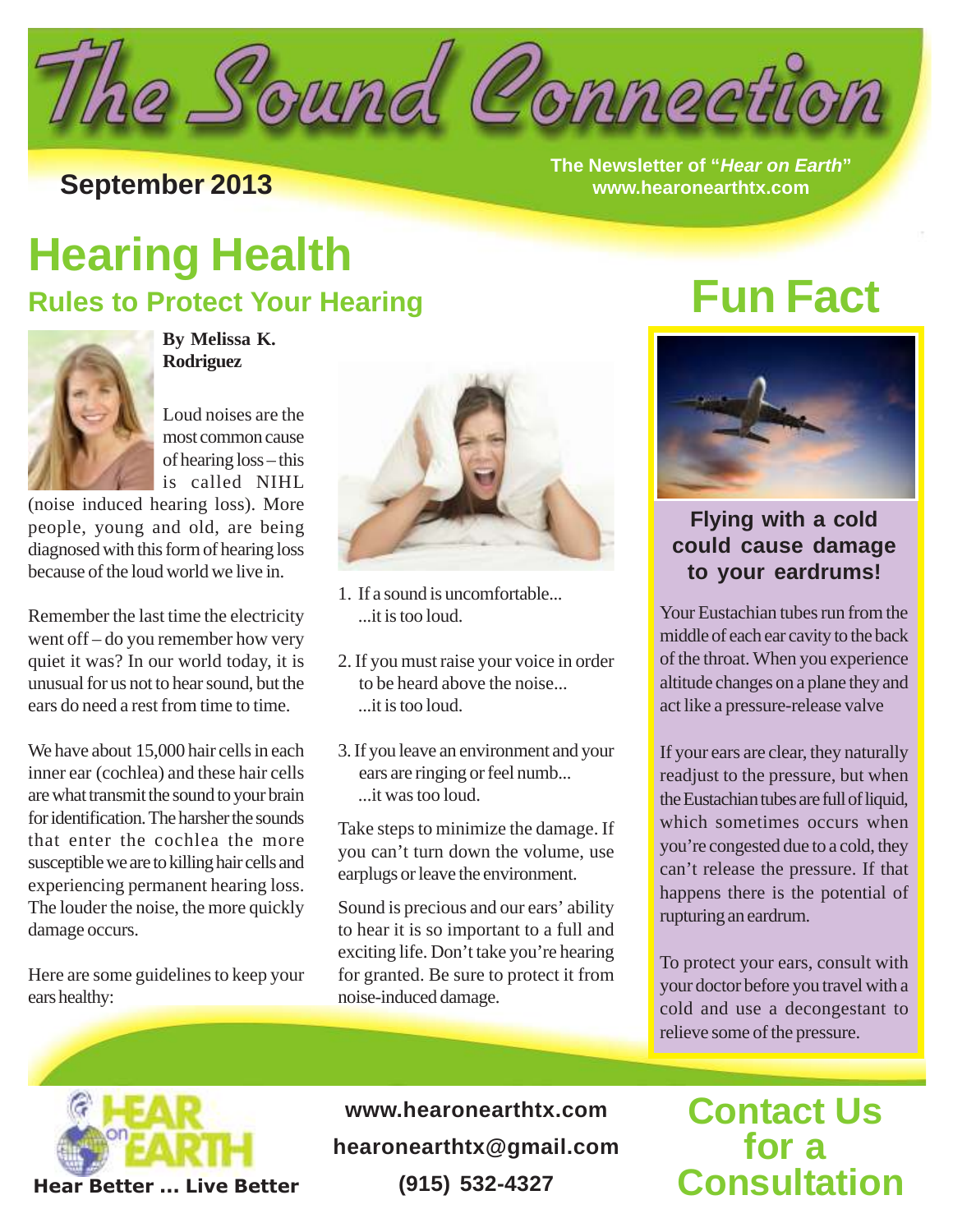## **Sound Off! Sound health in 8 steps by Julian Treasure**

The Hindus say, "Nada brahma," one translation of which is, "The world is sound." And in a way, that's true, because everything is vibrating. Every part of your body is vibrating at different frequencies. So you are, in fact, a chord - each of you an individual chord.

One definition of health may be that that chord is in complete harmony. Your ears can't hear that chord; they can actually hear amazing things. Your ears can hear 10 octaves. Incidentally, we see just one octave.

Your ears are always on - you have no ear lids. They work even when you sleep. The smallest sound you can perceive moves your eardrum just four atomic diameters. The loudest sound you can hear is a trillion times more powerful than that.

Ears are made not for hearing, but for listening. Listening is an active skill, whereas hearing is passive, listening is

something that we have to work at - it's a relationship with sound. And yet it's a skill that none of us are taught.

*Reductive* listening is listening "for." It reduces everything down to what's relevant and it discards everything that's not relevant. *Expansive* listening, on the other hand, is listening "with," not listening "for."It's got no destination in mind - it's just enjoying the journey. Women typically listen expansively.

If you get nothing else out of this talk, practice expansive listening, and you can transform your relationships. This is an excerpt from a talk given by Julian Treasure for Ted Talks. If you'd like to hear the rest of this presentation, log onto www.ted.com. It is an incredible presentation on the power of our hearing.

Please submit *your* 150-300 word opinion to: **hearonearthtx@gmail.com**. It can be on any subject including, but not limited to your hearing. Then look for it in a future issue of "**The Sound Connection**".

### **Doggie View**



**Massage for Dogs**

We dogs love attention and any petting we get is always appreciated! Personally, I love a good foot rubbing my tummy, but Sabrina prefers to be petted with the hand. Did you know that a massage actually helps us canine's live longer, healthier lives?

Start with several petting strokes over our entire body. Briskly rub the large muscles then gently lift and squeeze the muscles. The technique is a lot like kneading bread dough. Next wrap your fingers around each lower leg and squeeze gently. Relax your grip and move up.

This is a great warm up before we go for a run or a great way to relax after a long day of napping.

**Munchkin**

# **Light Spinach-Artichoke Dip with Bacon**

### **Ingredients**

- ♦ 2 (8oz) French bread baguettes, each cut into 32 (1/4-inch) slices
- ♦ Olive oil-flavored cooking spray
- $\triangleq$  1/3 cup fat-free mayonnaise
- ♦ 2 garlic cloves, minced
- ♦ 1 (8oz) package 1/3-less-fat cream cheese, softened
- ♦ 1 (8oz) package fat-free cream cheese, softened
- ♦ 2/3 cup (about 2**½ ozs**) grated fresh Parmesan cheese, divided
- ♦ 5 center-cut bacon slices, cooked and crumbled



- ♦ 1 (14oz) can quartered artichoke hearts, drained and chopped
- ♦ 1 (10oz) package frozen chopped spinach, thawed, drained, and squeezed dry

### **Preparation**

Place mayonnaise, garlic, 1/3-less-fat cream cheese and fat-free cream cheese in a large bowl. Beat with a mixer at medium speed until well blended. Stir in half a cup of the Parmesan cheese, bacon, artichoke hearts, and spinach.

Spread mixture into an 11" x 7" baking dish coated with cooking spray. Sprinkle with remaining Parmesan cheese. Bake at 350° for 25 minutes.

> Please submit *your* recipe to: **hearonearthtx@gmail.com**

**Hear Better ... Live Better**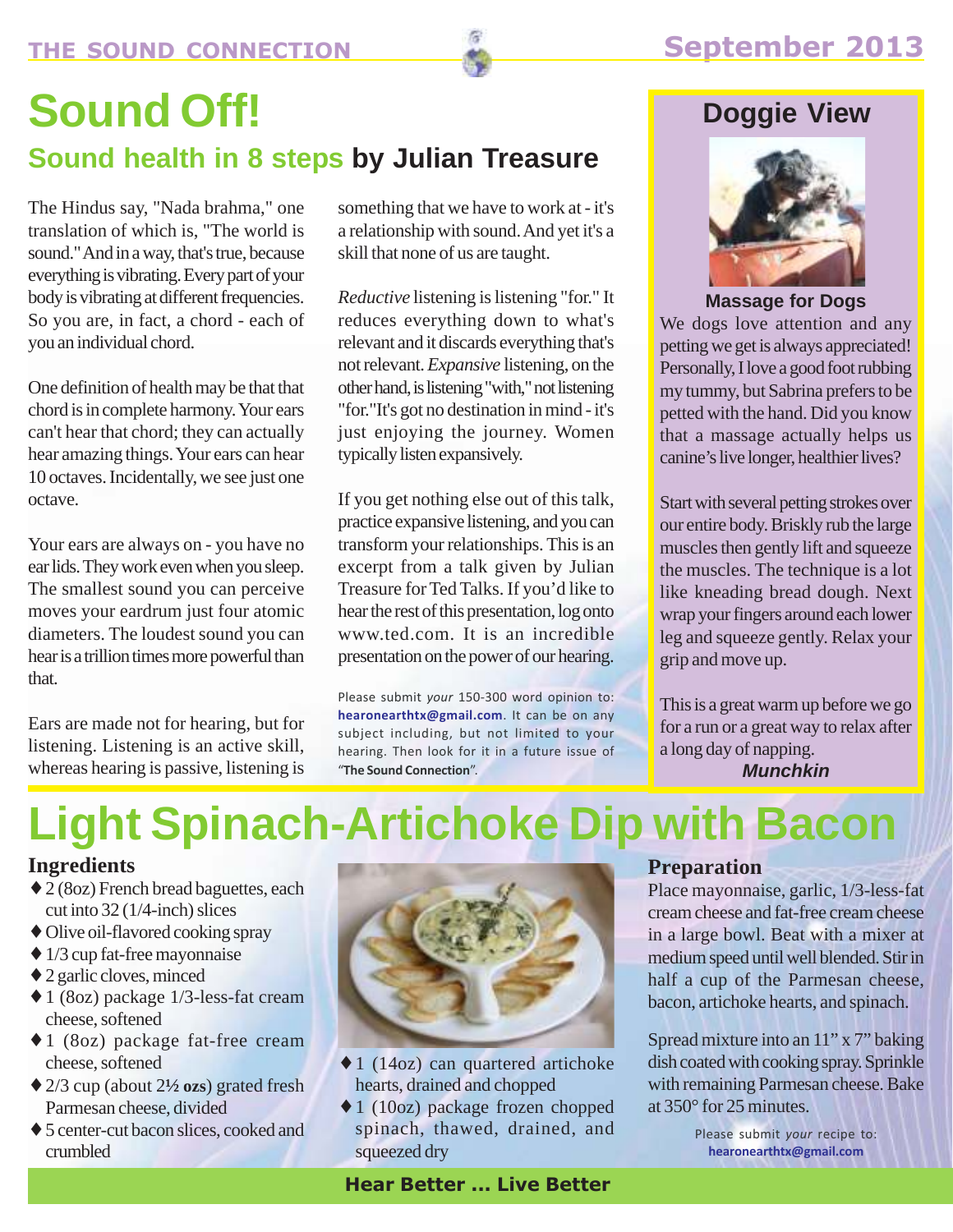

# **Wireless. Seamless.Mobile.**

## **One device does it all.**

Introducing the industry's most unique and versatile cell phone device – the *SurfLink Mobile*.

Combined with your wireless hearing aids, SurfLink Mobile is everything you need to help you with phone conversations plus enjoy TV and music, listen to presenters, and live life without limitations!

Talking on the phone has never been easier. Once synced with your cell phone it can activate incoming calls, control volume, and more. In fact, your phone never needs to leave your pocket, as your hearing aids can act as both microphone and receiver.

This product is designed to enhance listening in group settings and meetings. Simply place it in the middle of the table and the speech from those around you goes directly to your hearing aids. This will make it easier to hear what everyone around the table is saying! Enjoy all of your favorite music or radio programs. This powerful,

portable transmitter easily and wirelessly streams sound from music players directly to your hearing aids for a sound that's immersive and impressive.

With SurfLink Mobile, you can hear teachers and other presenters almost if you were next to them. Just place it on the podium, and it transmits directly to your hearing aids.

For information on this product please stop by our office, or give us a call. We'll be happy to answer any of your questions, or arrange a demonstration.

# **Hear and There**

## **The other life of your Hear On Earth staff.**

**Back To School** Erica's son Marco started 1<sup>st</sup> Grade at a new school called Lujan-Chavez this year. Erica and family look forward to working with the



school staff and enhancing their son's education.

They are both nervous and excited as Marco begins his new school and look forward to a successful school year. Also, it is the first year that he gets to ride the school bus to and from school. We wish them the best!

Clarissa, our social media and marketing expert, has relocated to New York City to pursue event planning and management. With the mobile world of today, she will still be on payroll with Hear On Earth as she continues to keep our website, social media and blogs up to date.

Maria and Melissa took some time in August to attend the eWomen Network International Conference in Dallas, Texas. During this exciting conference they learned about all things business: marketing, social media, branding, customer service, making a difference and networking. In addition they were both able to take part in intensive business coaching.

### **Hear Better ... Live Better**

## **SEPTEMBER EVENT**

**Patient Appreciation Days!**



**When: September 17th, 18th & 19th**

**Where: Our offices at: 201 Blacker Avenue El Paso, TX 79902**

**Drop by any time for FREE snacks, cleanings and PRIZES!**

**Bring a friend with you and we'll offer them a free hearing screening!**

**Call (915)532-4327**

*If you enjoyed this issue of*

The Sound

*save a tree and*

Connection*,*

*pass it on.*